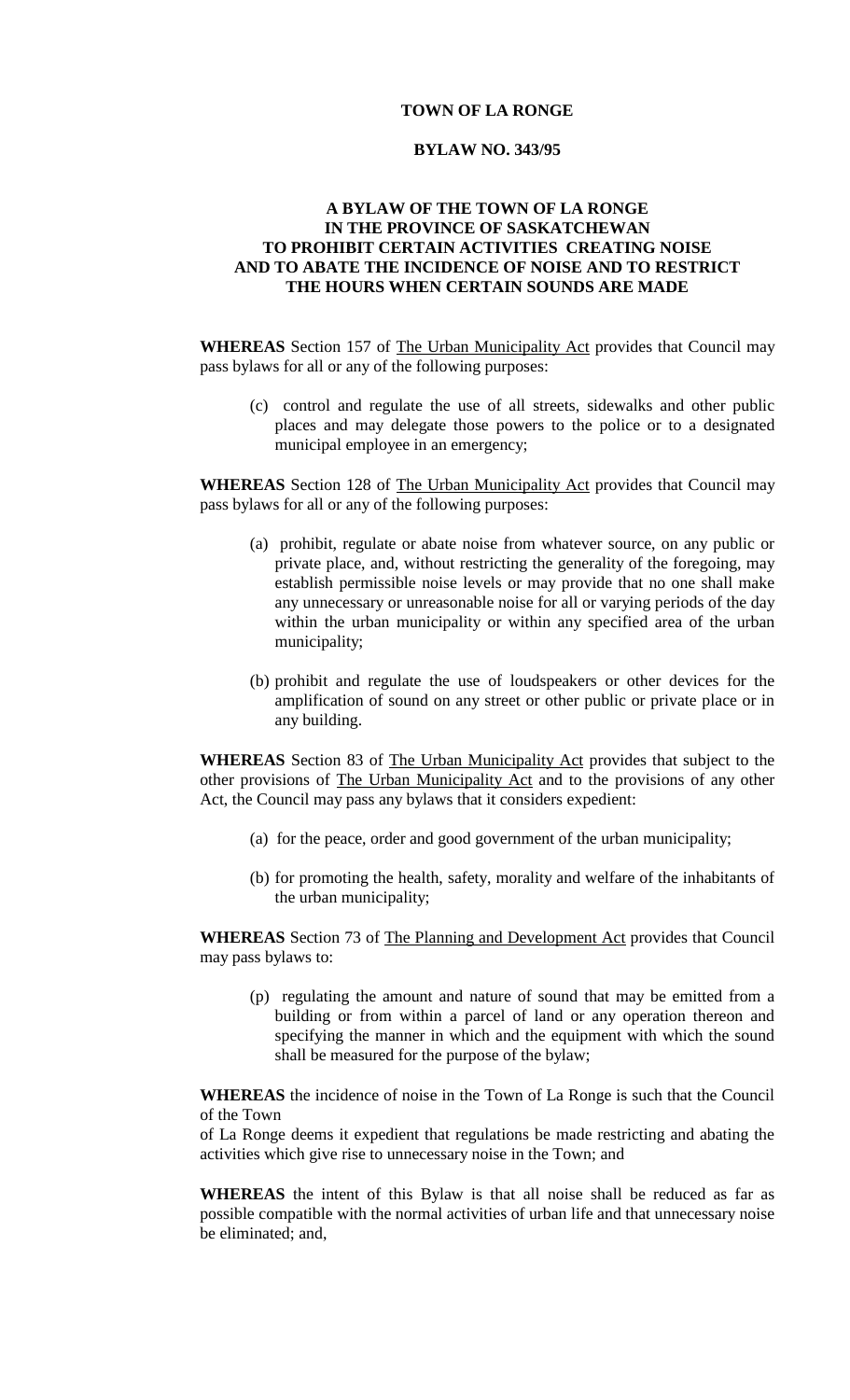**NOW THEREFORE**, the Council of the Town of La Ronge enacts as follows:

- 1. This Bylaw may be cited as "The Noise Bylaw".
- 2. In this Bylaw, including this Section:
	- (a) "Town" means the corporation of the Town of La Ronge or the area contained within the boundaries of the Town of La Ronge as the context requires;
	- (b) 'engine brake" means a device commonly used in trucks and semi-trailer units to slow or brake the said vehicles by means of closing the exhaust valves on the engines of the said vehicles, or any similar device;
	- (c) "holiday" means any statutory holiday as defined in The Interpretation Act, and amendment thereto, or any holiday proclaimed as such by the Council of the Town of La Ronge,
	- (d) "motor vehicle" means "motor vehicle" as defined in The Highway Traffic Act of Saskatchewan;
	- (e) "residential building" means a building which is constructed as a dwelling for human beings;
	- (f) "residential district" means a district defined as such in the Zoning Bylaw enacted by the Council of the Town of La Ronge and amendments thereto;
	- (g) "signalling device" means a horn, gong, bell, klaxon, siren or other device producing an audible sound for the purpose of drawing people's attention to an approaching vehicle, including a bicycle;
	- (h) "weekday" means any day other than a Sunday or holiday;
	- (i) "Zoning Bylaw" means Bylaw No. 221/86 as enacted by the Council of the Town of La Ronge and amendments thereto and includes any bylaw passed in substitution for or in addition to Bylaw No. 221/86

## **GENERAL PROHIBITION**

- 3. (a) Except to the extent it is allowed by this Bylaw, no person shall make, or continue to make, or cause to be made, or allow to be made, or allow to be continued to be made, any loud noise, or any unnecessary noise, or any unusual noise.
	- (b) Except to the extent it is allowed by this Bylaw, no person shall make, or continue to make, or cause to be made or cause to be continued, or allow to be made, or allow to be continued, any noise whatsoever which either annoys, disturbs, injures, endangers or detracts from the comfort, repose, health, peace or safety of other persons within the limits of the Town.
	- (c) What is a loud noise, an unnecessary noise, an unusual noise, or a noise which annoys, disturbs, injures or endangers the comfort, repose, health, peace or safety of other persons is a question of fact for a court which hears a prosecution of an offense against this Bylaw.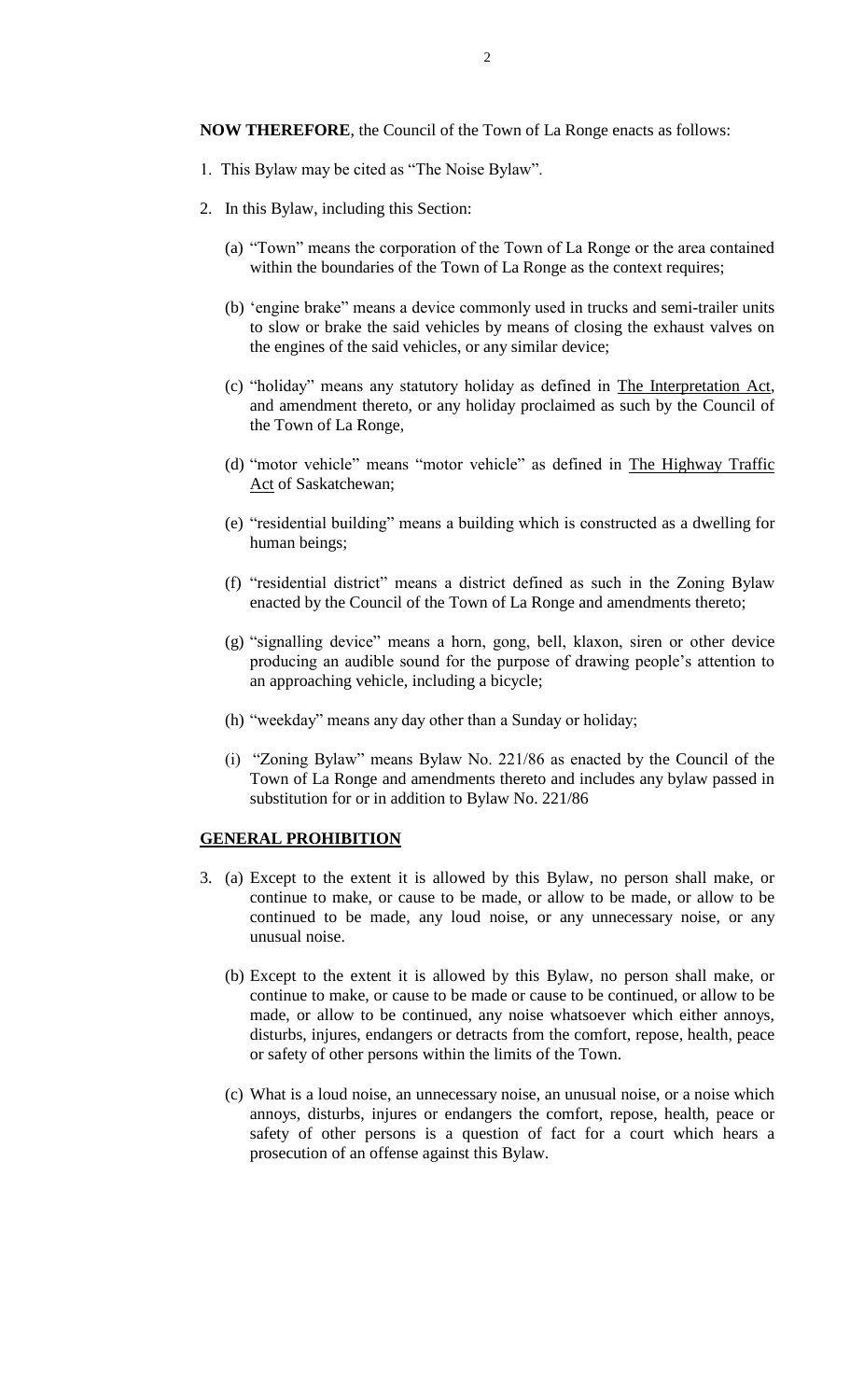### **DOMESTIC NOISE**

- 4. Without restricting the generality of Section 3, no person shall operate or allow to be operated a lawn mower of any kind, or a snow clearing devise powered by an engine of any type or a model aircraft driven by an internal combustion engine in any residential district between the hours of:
	- (a) 11 o'clock in the evening and 6:30 o'clock of the next forenoon on weekdays;
	- (b) 11 o'clock in the evening and 7:30 o'clock in the forenoon of the following day which is a Sunday or holiday.
- 5. No person who owns, keeps, houses, harbours or allows to stay in his premises a dog shall allow such dog to bark excessively or howl excessively.
- 6. (a) No person being the owner or occupant of any premises shall operate, or permit to be operated, or suffer to be operated, or allow to be operated, play or allow to be played, any radio, phonograph, record-player, tape, recorder, television set, musical instrument, or any other apparatus, appliance, device or machine used for the production or amplification of sound, either in or on private premises in a residential district in such a manner that the same can be easily heard by an individual or member of the public who is not on the same premises from which such noise or sound eminates.
	- (b) For the purpose of this Bylaw, "premises" shall mean the area contained within the boundaries of any lot and includes any building situated within such boundaries. Provided, however, that where any building contains more than one dwelling unit, each dwelling unit, or common area of such building and the land surrounding the building within the boundaries of the lot shall be deemed to be separate premises.
	- (c) For the purpose of this Bylaw, "occupant" shall mean the owner, occupant or licensee of the premises or any person found on the premises at or around the time when the noise or sound issues from the premises.

## **CONSTRUCTION NOISES**

7. Except in an emergency, no person shall carry on the construction, erection, demolition, alteration or repair of any type of building or structure which involves hammering, sawing, drilling or the use of any machine, tools or any other equipment or operate or allow to be operated a cement mixer, a cement mixer truck, a gravel crusher, a riveting machine, a trenching machine, a drag line, an air or steam compressor, a jack-hammer or pneumatic drill, a tractor or bulldozer or any other tool, device or machine of a noisy nature, so as to create a noise which may be heard in any residence between the hours of:

(a) 11:00 o'clock in the evening and 6:30 o'clock of the next forenoon on weekdays;

(b) 11:00 o'clock in the evening and 7:30 o'clock in the forenoon of the following day which is a Sunday or holiday.

## **ADVERTISING NOISES**

8. No persons shall advertise any event or merchandise by ringing bells, blowing whistles, calling loudly, playing music, playing any type of musical instrument, playing or using any type of noise making instrument, or by the use of loudspeakers or other devices for amplification of sound, or by any other audible means, on any street or other public place or in any building or premises with the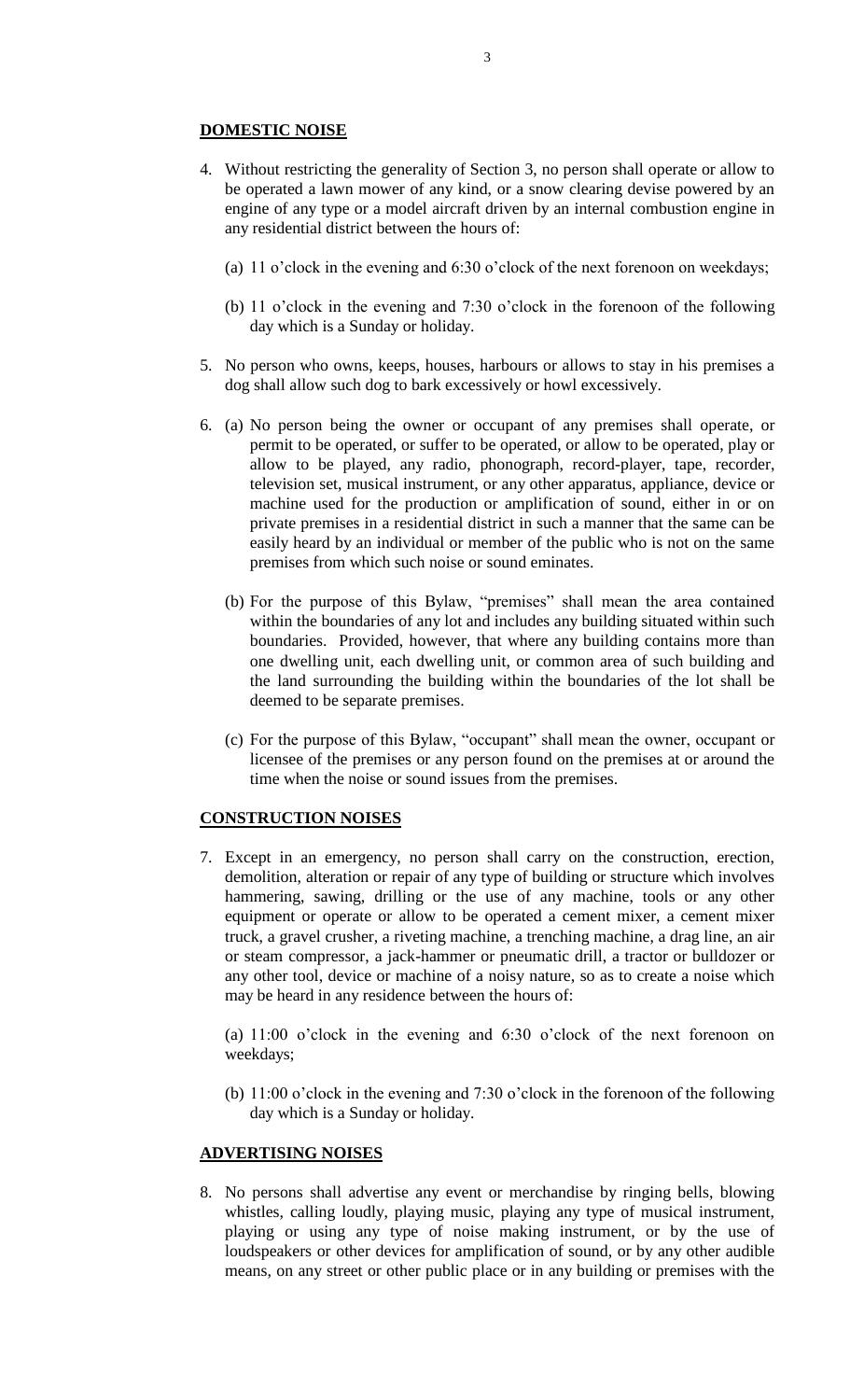intention or result that the sound therefrom shall be or is audible to persons using or frequenting any street or other public place.

### **CONCERTS**

- 9. (a) In this section:
	- (1) "concert" means a musical entertainment or performance by voices or instruments or pre-recorded means or all of them, with or without amplification, or an outdoor nature, to which members of the public are invited or admitted, with or without charge.
	- (2) "private property" means property to which the public have access, whether on payment or otherwise, only by permission of the owner, occupier or lessee of the property.
	- (b) No person shall operate, maintain or conduct a concert on private property or in a park within the Town of La Ronge which produces, reproduces or amplifies sound in such a manner as to create an unusual or unnecessary noise which annoys, disturbs, injures or endangers the comfort, repose, health, peace and safety of other persons who are not on the same property from which the sound emanates.
	- (c) No person shall operate, maintain or conduct a concert in a park unless he has first obtained a permit, issued by the Town of La Ronge, to operate or conduct such a concert.
	- (d) No person shall operate, maintain or conduct a concert in a park except in accordance with the conditions set out or attached to the permit to operate or conduct such concert.
	- (e) No person shall operate, maintain or conduct a concert, in a park or on private property, except during the following times:
		- (1) on each day from Monday to Thursday, inclusive, after the our of 11:00 a.m. but not later than 9:00 p.m.;
		- (2) on Friday and Saturday, after the hour of 11:00 a.m. but not later than 10:00 p.m.; or
		- (3) on Sunday, after the hour of 1:00 p.m. but not later than 6:00 p.m.
	- (f) The Town of La Ronge may, upon written application, issue a special permit extending the hours during which a concert may be conducted.

#### **DIESEL MOTORS**

10. No person shall allow the diesel motor on a tractor which pulls a trailer or on a semi-trailer truck to remain running for longer than 20 minutes while the tractortrailer, or tractor alone, is stationary in a residential district

#### **ENGINE BRAKES**

11. No person shall engage, operate, apply or otherwise use an engine brake on any vehicle being driven within the Town of La Ronge, except in an emergency where it is necessary in the circumstances to do so.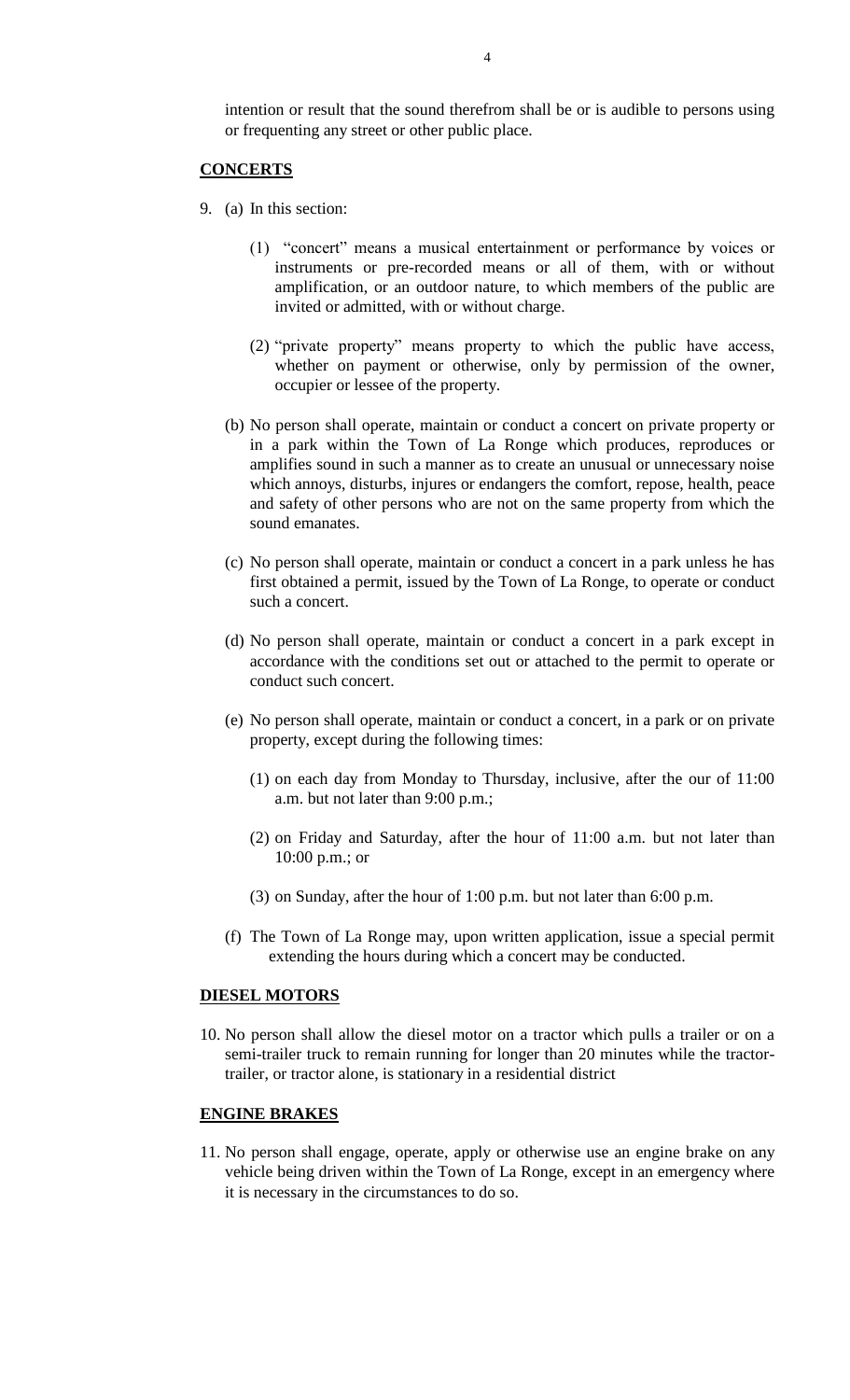- 12. The provisions of this Bylaw shall not apply to:
	- (a) the ringing of bells in churches, religious establishments and schools;
	- (b) the moderate use of musical instruments to call attention to an opportunity to contribute to a collection made for a charitable undertaking during the Christmas season or at any other time;
	- (c) the playing of a band, the sounding of a steam whistle, the sounding of motor vehicles' horns or the use of sound amplification equipment used in connection with any parade;
	- (d) the moderate playing of musical instruments appropriate to any religious street service;
	- (e) the sounding of a general or a particular alarm or warning to announce a fire or other emergency or disaster;
	- (f) the sounding of factory whistles and similar devices at normal appropriate times;
	- (g) the sounding of police whistles or the sirens on any vehicles used by the police or fire department or on any ambulance or public service vehicle;
	- (h) any use of sound amplification equipment used by the police, fire department or any ambulance service or public service;
	- (i) the use in a reasonable manner of any apparatus or mechanism for the amplification of the human voice or of music in a public park or any other commodious space in connection with any public election meeting, public celebration, or other reasonable gathering;
	- (j) transit vehicles engaged in normal transit operations;
	- (k) snow removal, road maintenance or other construction equipment engaged by the Town in snow removal or the construction, repair or maintenance of any streets, crossings, sewers, culverts and approaches, grades, sidewalks, or any other works authorized by The Urban Municipality Act, 1984, and amendments thereto, including any Act passed in substitution for or in addition thereto, or any other Act..
	- (l) the use of any equipment for the repair or maintenance of any public utilities including the public utilities operated by the Saskatchewan Power Corporation and Saskatchewan Telecommunications;
	- (m)the sounds caused by any person, animal, machine or by any other mans during the carrying on or operation of any lawfully authorized sporting event in any sports arena or building, public park or any other public place where such sporting event may be lawfully carried on.
- 13. Council may, by resolution, exempt from the provisions of this Bylaw the noises made by any person, firm or corporation in the lawful operation of any industrial or commercial or any other business undertaking.